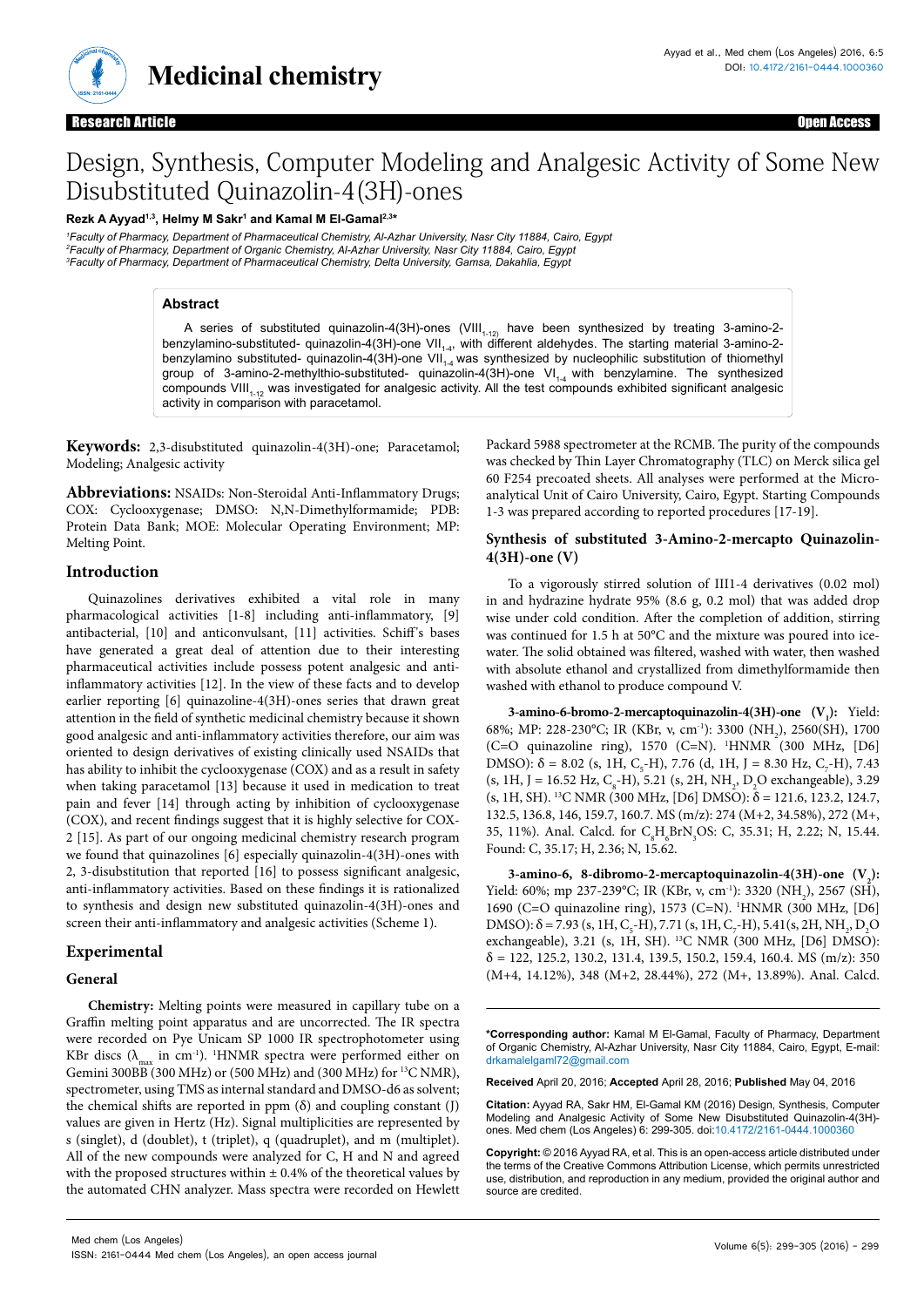

for  $C_8H_6Br_2N_3OS$ : C, 27.37; H, 1.44; N, 11.97. Found: C, 27.48; H, 1.66; N, 11.72.

**3-amino-6-chloro-2-mercaptoquinazolin-4(3H)-one (V<sub>3</sub>): Yield:** 75%; MP: 204-206°C; IR (KBr, ν, cm<sup>-1</sup>): 3280 (NH<sub>2</sub>), 2570 (SH), 1700 (C=O quinazoline ring), 1560 (C=N). 1 HNMR (300 MHz, [D6] DMSO):  $\delta$  = 7.93 (s, 1H, C<sub>5</sub>-H), 7.74 (d, 1H, J = 7.50 Hz, C<sub>7</sub>-H), 7.61 (d, 1H, J = 8.60 Hz,  $C_8$ -H), 5.41 (s, 2H, NH<sub>2</sub>, D<sub>2</sub> <sup>13</sup>C NMR (300 MHz, [D6] DMSO): δ = 122.3, 127.8, 127.8, 133, 133.5, 145, 159.4, 160.6. MS (m/z): 229 (M+2, 32%), 227 (M+, 7.1%). Anal. Calcd. for  $C_8H_6CIN_3OS$ : C, 42.20; H, 2.66; N, 18.46. Found: C, 42.46; H, 2.61; N, 18.51.

3-amino-6, 8-dichloro-2-mercaptoquinazolin-4(3H)-one  $(V_4)$ : Yield: 68%; MP: 218-220°C; IR (KBr, v, cm<sup>-1</sup>): 3300 (NH<sub>2</sub>), 2562 (SH), 1700(C=O quinazoline ring), 1572 (C=N). 1 HNMR (300 MHz, [D6] DMSO):  $\delta$  = 7.93 (s, 1H, C<sub>5</sub>-H), 7.70(s, 1H, C<sub>7</sub>-H), 5.69 (s, 2H, NH<sub>2</sub>, D<sub>2</sub>O exchangeable), 3.20 (s, 1H, SH). <sup>13</sup>C NMR (300 MHz, [D6] DMSO): δ = 123.7, 125.9, 129.4, 134.4, 135.2, 159.2, 159.4, 160.7. MS (m/z): 265 (M+4, 1.94%), 263 (M+2, 7.67%), 261 (M+, 10.2%). Anal. Calcd. for  $C_8H_5Cl_2N_3OS$ : C, 36.66; H, 1.92; N, 16.03. Found: C, 36.71; H, 1.74; N, 16.17.

#### **Synthesis of substituted 3-Amino-2-methylthio Quinazolin-4(3H)-one (VI)**

A solution of 3-amino-2-mercaptoquinazolin-4(3H)-one 1.93 g (0.01 mol) in sodium hydroxide 10 ml (20% w/v) was obtained by warming on a water bath. It was clarified by filtration while in warm condition, cooled and treated with dimethyl sulphate 1.26 g (0.01 mol) under constant stirring. The solution was stirred at room temperature for 12 h. The solid obtained was filtered off, washed with cold water, dried and recrystallized from chloroform/ethanol.

3-amino-6-bromo-2-(methylthio) quinazolin-4(3H)-one (VI<sub>1</sub>): Yield: 80%; MP: 172-174°C; IR (KBr, ν, cm<sup>-1</sup>): 3320 (NH<sub>2</sub>), 1700 (C=O quinazoline ring), 1565 (C=N). 1 HNMR (500 MHz, [D6] DMSO): δ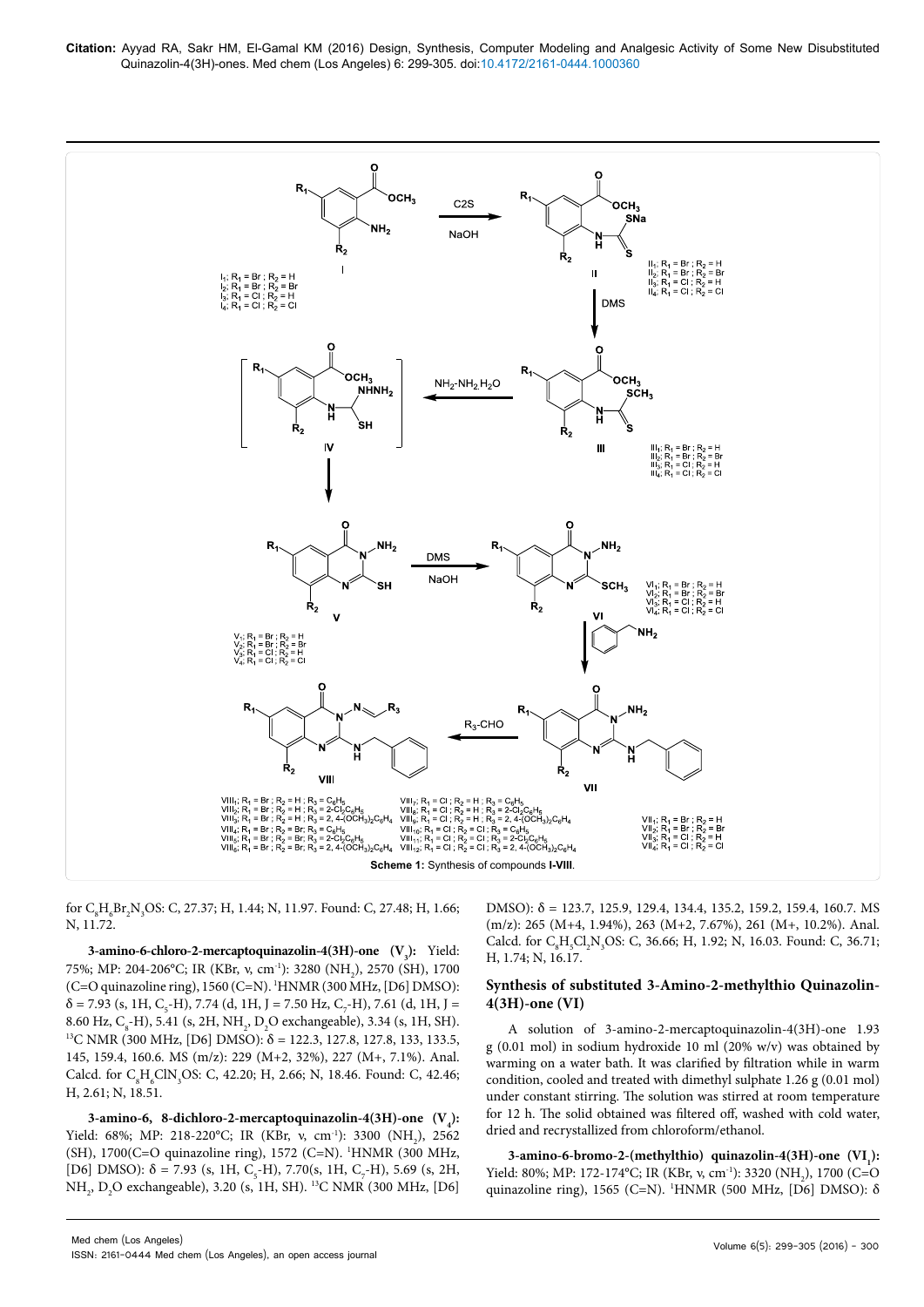$= 8.20$  (s, 1H, C<sub>5</sub>-H), 7.82 (d, 1H, J = 8.0 Hz, C<sub>7</sub>-H), 7.60 (d, 1H, J = 8.0 Hz, C<sub>8</sub>-H), 6.70 (s, 2H, NH<sub>2</sub>, D<sub>2</sub>O exchangeable), 2.51 (s, 3H, SH<sub>3</sub>). MS (m/z): 286 (M+2, 21.12%), 284 (M+, 22.19%). Anal. Calcd. for C<sub>9</sub>H<sub>8</sub>BrN<sub>3</sub>OS: C, 37.78; H, 2.82; N, 14.68. Found: C, 37.92; H, 2.90; N, 14.74.

**3-amino-6, 8-dibromo-2-(methylthio) quinazolin-4(3H)-one**  (VI<sub>2</sub>): Yield: 72%; MP: 186-188°C; IR (KBr, ν, cm<sup>-1</sup>): 3325 (NH<sub>2</sub>), 1680 (C=O quinazoline ring), 1570 (C=N). 1 HNMR (500 MHz, [D6] DMSO):  $\delta$  = 8.20 (s, 1H, C<sub>5</sub>-H), 8.10 (s, 1H, C<sub>7</sub>-H), 6.62 (s, 2H, NH<sub>2</sub>,  $D_2O$  exchangeable), 2.55 (s, 3H, SH<sub>3</sub>). MS (m/z): 366 (M+4, 10.12%), 364 (M+2, 20.44%), 362 (M+, 10.09%). Anal. Calcd. for C<sub>9</sub>H<sub>7</sub>Br<sub>2</sub>N<sub>3</sub>OS: C, 29.61; H, 1.93; N, 11.51. Found: C, 29.72; H, 1.98; N, 11.42.

3-amino-6-chloro-2-(methylthio) quinazolin-4(3H)-one (VI<sub>3</sub>): Yield: 82%; MP: 154-156°C; IR (KBr, ν, cm<sup>-1</sup>): 3305 (NH<sub>2</sub>), 1720 (C=O quinazoline ring), 1575 (C=N). <sup>1</sup>HNMR (500 MHz, [D6] DMSO):  $\delta$  = 7.90 (s, 1H, C<sub>5</sub>-H), 7.69 (d, 1H, J = 7.60 Hz, C<sub>7</sub>-H), 7.40 (s, 1H, J = 8.60 Hz, C<sub>8</sub>-H), 6.72 (s, 2H, NH<sub>2</sub>, D<sub>2</sub>O exchangeable), 2.50 (s, 3H, SH<sub>3</sub>). MS (m/z): 243 (M+2, 6.1%), 241 (M+, 17.9%). Anal. Calcd. for  $C_9H_8ClN_3OS$ : C, 44.72; H, 3.34; N, 17.39. Found: C, 44.91; H, 3.52; N, 17.56.

**3-amino-6, 8-dichloro-2-(methylthio) quinazolin-4(3H)-one**  (VI<sub>4</sub>): Yield: 76%; MP: 171-173°C; IR (KBr, ν, cm<sup>-1</sup>): 3300 (NH<sub>2</sub>), 1725 (C=O quinazoline ring), 1570 (C=N). 1 HNMR (500 MHz, [D6] DMSO): δ = 7.90 (s, 1H, C<sub>5</sub>-H), 7.80 (s, 1H, C<sub>7</sub>-H), 6.61 (s, 2H, NH<sub>2</sub>,  $D_2O$  exchangeable), 2.56 (s, 3H, SH<sub>3</sub>). MS (m/z): 278 (M+4, 1.11%), 276 (M+2, 4.31%), 274 (M+, 5.20%). Anal. Calcd. for C<sub>9</sub>H<sub>7</sub>Cl<sub>2</sub>N<sub>3</sub>OS: C, 39.15; H, 2.56; N, 15.22. Found: C, 39.41; H, 2.63; N, 15.39.

## **Synthesis of 3-Amino-2-substituted-benzylamino Quinazolin-4(3H)-one VII1-4**

A mixture of benzyl amine 5.35 g (0.05 mol) and 3-amino-2 methylthio substituted-quinazolin-4(3H)-one  $VI_{1-4}$  (0.01 mol) was heated under reflux at 80°C for 36 h then the reaction mixture was cooled and treated with petroleum ether. The solid product was obtained crystallized from ethanol 95% to afford the desired products  $VII_{1.4}$ .

**3-amino-2-(benzylamino)-6-bromoquinazolin-4(3H)-one (VII<sub>1</sub>):** Yield: 78%; MP: 172-174°C; IR (KBr, v, cm<sup>-1</sup>): 3400 (NH<sub>2</sub>), 1680 (C=O quinazoline ring), 1555 (C=N). 1 HNMR (500 MHz, [D6] DMSO):  $\delta = 8.40$  (s, 1H, C<sub>5</sub>-H), 8.05 (d, 1H, J = 8.0 Hz, C<sub>7</sub>-H), 7.75 (d, 1H, J = 7.50 Hz,  $C_s$ -H), 7.4-6.81 (m, 5H, aromatic protons), 5.80 (s, 2H, NH<sub>2</sub>, D<sub>2</sub>O exchangeable), 4.87 (s, 2H, CH<sub>2</sub>), 4.70 (t, 1H, NH,  $D_2O$  exchangeable). Anal. Calcd. for  $C_{15}H_{13}BrN_4O$ : C, 52.19; H, 3.80; N, 16.23. Found: C, 52.36; H, 3.56; N, 16.41.

**3-amino-2-(benzylamino)-6, 8-dibromoquinazolin-4(3H)-one**  (VII<sub>2</sub>): Yield: 70%; MP: 191-193°C; IR (KBr, ν, cm<sup>-1</sup>): 3395 (NH<sub>2</sub>), 1690(C=O quinazoline ring), 1560 (C=N). 1 HNMR (500 MHz, [D6] DMSO): δ = 8.1-7.2 (m, 7H, aromatic protons), 5.60 (s, 2H, NH<sub>2</sub>, D<sub>2</sub>O exchangeable), 4.90 (s, 2H, CH<sub>2</sub>), 4.40 (t, 1H, NH,  $D_2O$  exchangeable). Anal. Calcd. for  $C_{15}H_{12}Br_2N_4O$ : C, 42.48; H, 2.85; N, 13.21. Found: C, 42.66; H, 2.96; N, 13.39.

**3-amino-2-(benzylamino)-6-chloroquinazolin-4(3H)-one**  (VII<sub>3</sub>): Yield: 75%; MP: 160-162°C; IR (KBr, ν, cm<sup>-1</sup>): 3390 (NH<sub>2</sub>), 1688 (C=O quinazoline ring), 1540 (C=N). 1 HNMR (500 MHz, [D6] DMSO):  $\delta = 8.20$  (s, 1H, C<sub>5</sub>-H), 8.0 (d, 1H, J = 7.0 Hz, C<sub>7</sub>-H), 7.75 (d, 1H, J = 7.0 Hz,  $C_s$ -H), 7.71-7.2 (m, 5H, aromatic protons), 5.40 (s, 2H, NH<sub>2</sub>, D<sub>2</sub>O exchangeable), 4.60 (s, 2H, CH<sub>2</sub>), 4.60 (t, 1H, NH, D<sub>2</sub>O exchangeable). MS (m/z): 302 (M+2, 3.2%), 300 (M+, 3.3%). Anal. Calcd. for  $C_{15}H_{13}CIN_4O$ : C, 59.91; H, 4.36; N, 18.63. Found: C, 60.01; H, 4.46; N, 18.91.

**3-amino-2-(benzylamino)-6, 8-dichloroquinazolin-4(3H)-one**  (VII<sub>4</sub>): Yield: 68%; MP: 168-170°C; IR (KBr, ν, cm<sup>-1</sup>): 3370 (NH<sub>2</sub>), 1694(C=O quinazoline ring), 1558 (C=N). 1 HNMR (500 MHz, [D6] DMSO):  $δ = 8.23-7.50$  (m, 7H, aromatic protons), 5.80 (s, 2H, NH<sub>2</sub>,  $D_2O$  exchangeable), 4.80 (t, 1H, NH,  $D_2O$  exchangeable), 4.60 (s, 2H, CH<sub>2</sub>). MS (m/z): 338 (M+4, 1.8%), 336 (M+2, 7.2%), 334 (M+, 9.01%). Anal. Calcd. for  $C_{15}H_{12}Cl_2N_4O$ : C, 53.75; H, 3.61; N, 16.72. Found: C, 53.86; H, 3.76; N, 16.86.

# **Synthesis of substituted- 2-Benzylamino-3-(substituted ben**zylidene amino) quinazolin-4(3H)-one VIII<sub>1-12</sub>

**General procedure:** A mixture of 3-amino-2-benzylamino substituted quinazolin-4(3H)-one  $VII_{1,4}$  (0.01 mol) and different aromatic aldehydes derivative (0.01 mol) in acetic acid was refluxed for 30 hrs. After completion of reaction (TLC) the reaction mixture was poured into crushed ice and the solid obtained was crystallized from ethanol 95% to obtain pure compounds  $VIII_{1-12}$ .

**2-(benzylamino)-3-(benzylideneamino)-6-bromoquinazolin-4 (3H)-one (VIII<sub>1</sub>):** Yield: 82%; MP: 165-167°C; IR (KBr, ν, cm<sup>-1</sup>): 3015 (CH-aromatic), 1688 (C=O quinazoline ring), 1550 (C=N). <sup>1</sup>HNMR (300 MHz, [D6] DMSO):  $\delta = 8.65$  (s, 1H, CH), 8.20-7.20 (m, 13H, aromatic protons), 4.90 (s, 1H, NH,  $D_2O$  exchangeable), 4.10 (s, 2H, CH<sub>2</sub>). <sup>13</sup>C NMR (300 MHz, [D6] DMSO):  $\delta$  = 45, 121.8, 123.1, 124.7, 126.8, 126.9, 126.9, 128.5, 128.5, 128.8, 128.8, 129.3, 129.3, 131.2, 132.2, 133.7, 136.5, 137, 146, 153.4, 154.2, 162.3. MS (m/z): 434 (M+2, 2.5%), 432 (M+, 2.51%). Anal. Calcd. for  $C_{22}H_{17}BrN_4O$ : C, 60.98; H, 3.95; N, 12.93. Found: C, 60.84; H, 3.84; N, 12.97.

**2-(benzylamino)-6-bromo-3-(2-chlorobenzylide neamino) quinazolin-4(3H)-one (VIII<sub>2</sub>):** Yield: 72%; MP: 187-189°C; IR (KBr, ν, cm-1): 3010 (CH-aromatic), 1690 (C=O quinazoline ring), 1550 (C=N). 1 <sup>1</sup>HNMR (300 MHz, [D6] DMSO):  $\delta$  = 8.50 (s, 1H, CH), 8.30-7.20 (m, 12H, aromatic protons), 4.70 (s, 1H, NH,  $D_2O$  exchangeable), 3.90 (s, 2H, CH<sub>2</sub>). MS (m/z): 469(M+2, 7.4%), 467(M+, 12.3%). Anal. Calcd. for  $C_{22}H_{16}BrClN_4O$ : C, 56.49; H, 3.45; N, 11.98. Found: C, 56.71; H, 3.67; N, 11.84.

**2-(benzylamino)-6-bromo-3-(2,4-dimethoxybenzylideneamino) quinazolin-4(3H)-one (VIII<sub>3</sub>):** Yield: 68%; MP: 205-207°C; IR (KBr, ν, cm-1): 3012 (CH-aromatic), 1685 (C=O quinazoline ring), 1551 (C=N). 1 <sup>1</sup>HNMR (300 MHz, [D6] DMSO):  $\delta$  = 8.90 (s, 1H, CH), 8.00-7.20 (m, 11H, aromatic protons), 4.68(s, 1H, NH,  $D_2O$  exchangeable), 3.92(s, 2H, CH<sub>2</sub>), 3.74 (s, 6H, OCH<sub>3</sub>). MS (m/z): 494 (M+2, 34.2%), 496(M+, 34.3%). Anal. Calcd. for  $C_{24}H_{21}BrN_4O_3$ : C, 58.43; H, 4.29; N, 11.36. Found: C, 58.57; H, 4.37; N, 11.54.

**2-(benzylamino)-3-(benzylideneamino)-6, 8-dibromoquinazolin-4(3H)-one (VIII<sub>4</sub>):** Yield: 74%; MP: 171-173°C; IR (KBr, ν, cm<sup>-1</sup>): 3010 (CH-aromatic), 1680 (C=O quinazoline ring), 1550 (C=N). <sup>1</sup>HNMR (300 MHz, [D6] DMSO):  $\delta = 8.50$  (s, 1H, CH), 8.25-7.20 (m, 12H, aromatic protons), 4.71 (s, 1H, NH,  $D_2O$  exchangeable), 4.00 (s, 2H, CH<sub>2</sub>). MS (m/z): 512.2 (M+2, 21.6%), 510(M+, 22.3%). Anal. Calcd. for  $C_{22}H_{16}Br_2N_4O$ : C, 51.59; H, 3.15; N, 10.94. Found: C, 51.68; H, 3.34; N, 11.12.

**2-(benzylamino)-6,8-dibromo-3-(2-chlorobenzylid eneamino) quinazolin-4(3H)-one (VIII<sub>5</sub>):** Yield: 77%; MP: 192-194°C; IR (KBr, ν, cm-1): 3012 (CH-aromatic), 1692 (C=O quinazoline ring), 1555 (C=N). 1 HNMR (300 MHz, [D6] DMSO): δ = 9.10 (s, 1H, CH), 7.90- 6.80 (m, 11H, aromatic protons), 4.65 (s, 1H, NH,  $D_2O$  exchangeable), 3.90 (s, 2H, CH<sub>2</sub>). <sup>13</sup>C NMR (300 MHz, [D6] DMSO):  $\delta = 45$ , 113.2, 122, 125.4, 126.7, 126.7, 126.9, 127.2, 128.5, 128.5, 130.5, 131.4, 132.4, 133.5, 134.5, 137.5, 137.9, 139.5, 143.5, 150.3, 153.5, 162.3. MS (m/z):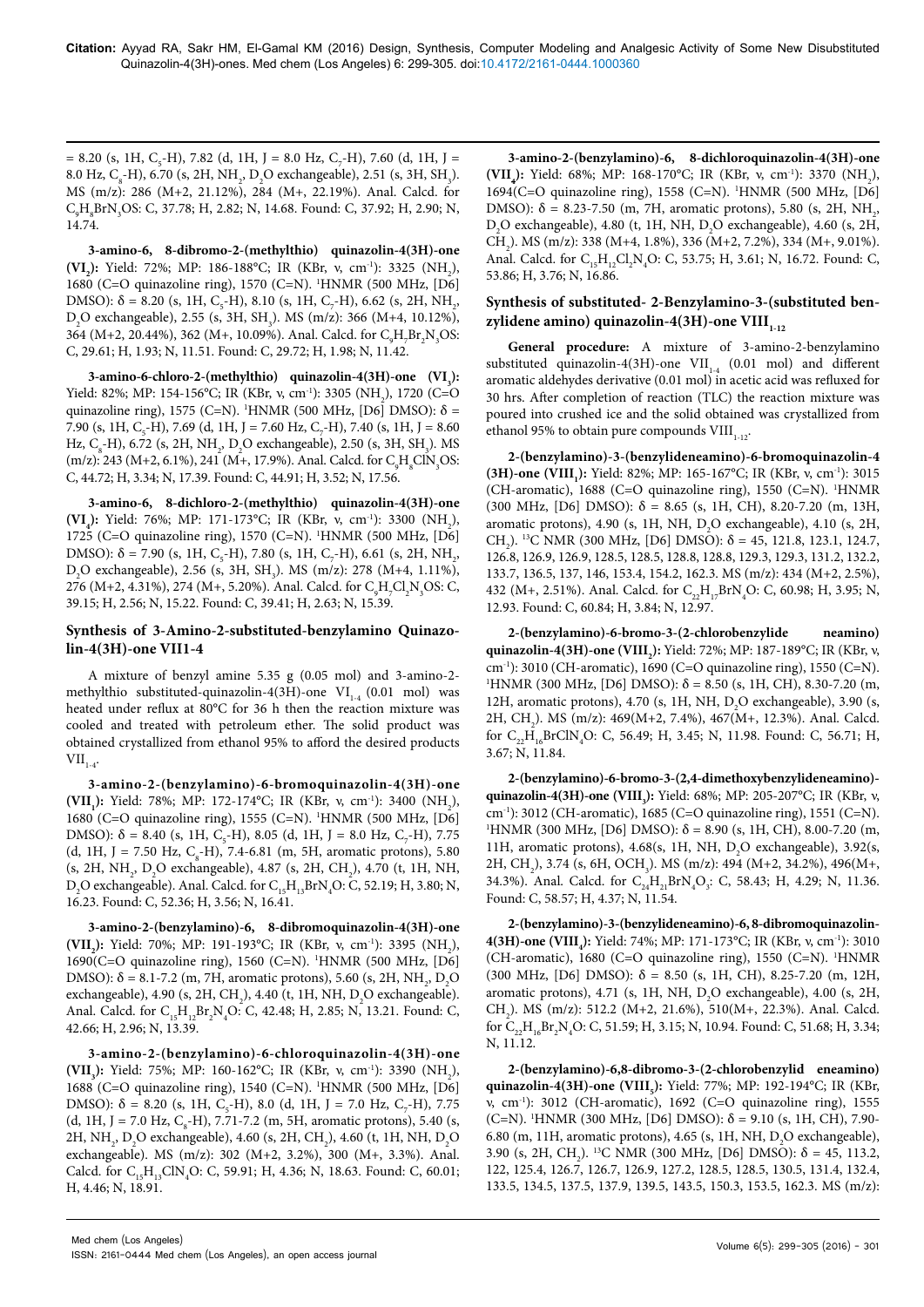583 (M+4, 11.2%), 548(M+2, 22.7%), 5546 (M+, 72.44%). Anal. Calcd. for  $C_{22}H_{15}Br_2ClN_4O$ : C, 48.34; H, 2.77; N, 10.25. Found: C, 48.41; H, 2.86; N, 10.35.

**2-(benzylamino)-6, 8-dibromo-3-(2, 4-dimethoxybenzylid eneamino)-quinazolin-4(3H)-one (VIII<sub>6</sub>):** Yield: 86%; MP: 231-233°C; IR (KBr, ν, cm-1): 3009 (CH-aromatic), 1690 (C=O quinazoline ring), 1550 (C=N). 1 HNMR (300 MHz, [D6] DMSO): δ = 8.85 (s, 1H, CH), 8.20-7.20 (m, 10H, aromatic protons), 4.65 (s, 1H, NH,  $D_2O$ exchangeable), 3.95 (s, 2H, CH<sub>2</sub>), 3.66 (s, 6H, OCH<sub>3</sub>). MS (m/z): 572 (M+2, 51.01%), 570(M+, 52.5%). Anal. Calcd. for  $C_{24}H_{20}Br_2N_4O_3$ : C, 50.37; H, 3.52; N, 9.79. Found: C, 50.52; H, 3.58; N, 9.83.

**2-(benzylamino)-3-(benzylideneamino)-6-chloroquin azolin-4(3H)-one (VIII**<sub>7</sub>): Yield: 80%; MP: 159-161°C; IR (KBr, ν, cm<sup>-1</sup>): 3010 (CH-aromatic), 1690 (C=O quinazoline ring), 1550 (C=N). 1 HNMR (300 MHz, [D6] DMSO):  $\delta = 8.90$  (s, 1H, CH), 8.30-7.16 (m, 12H, aromatic protons), 4.65 (s, 1H, NH,  $D_2O$  exchangeable), 3.90 (s, 2H, CH<sub>2</sub>). MS (m/z): 425 (M+2, 11.39%), 423(M+, 34.3%). Anal. Calcd. for  $C_{22}H_{16}Cl_2N_4O$ : C, 62.42; H, 3.81; N, 13.24. Found: C, 62.56; H, 3.92; N, 13.36.

**2-(benzylamino)-6-chloro-3-(2-chlorobenzylidene amino) quinazolin-4(3H)-one (VIII<sub>8</sub>):** Yield: 71%; mp 172-174°C; IR (KBr, ν, cm<sup>-1</sup>): 3018 (CH-aromatic), 1690 (C=O quinazoline ring), 1557 (C=N). <sup>1</sup>HNMR (300 MHz, [D6] DMSO):  $\delta$  = 8.97 (s, 1H, CH), 8.33-7.25 (m, 11H, aromatic protons), 4.68 (s, 1H, NH,  $D_2O$  exchangeable), 3.95 (s, 2H, CH<sub>2</sub>). MS (m/z): 458 (M+2, 19.3%), 456(M+, 58.3%). Anal. Calcd. for  $C_{22}H_{15}Cl_{3}N_{4}O$ : C, 57.73; H, 3.30; N, 12.24. Found: C, 57.87; H, 3.42; N, 12.27.

**2-(benzylamino)-6-chloro-3-(2,4-dimethoxybenzylide neamino)-quinazolin-4(3H)-one (VIII<sub>9</sub>):** Yield: 80%; MP: 212-214°C; IR (KBr, ν, cm-1): 3010 (CH-aromatic), 1688 (C=O quinazoline ring), 1550 (C=N). 1 HNMR (300 MHz, [D6] DMSO): δ = 8.96 (s, 1H, CH), 8.20-7.00 (m, 11H, aromatic protons), 4.65 (s, 1H, NH,  $D_2O$ exchangeable), 3.87 (s, 2H, CH<sub>2</sub>), 3.62(s, 6H, OCH<sub>3</sub>). MS (m/z): 450 (M+2, 3.19%), 448(M+, 10.1%). Anal. Calcd. for  $C_{24}H_{21}CIN_{4}O_{3}$ : C, 64.21; H, 4.68; N, 12.48. Found: C, 64.35; H, 4.81; N, 12.60.

**2-(benzylamino)-3-(benzylideneamino)-6,8-dichloro quinazolin-4(3H)-one (VIII**<sub>10</sub>): Yield: 87%; MP: 201-203°C; IR (KBr, ν, cm-1): 3010 (CH-aromatic), 1680 (C=O quinazoline ring), 1550 (C=N). 1 <sup>1</sup>HNMR (300 MHz, [D6] DMSO): δ = 8.65 (s, 1H, CH), 8.30-7.20 (m, 12H, aromatic protons), 4.73 (s, 1H, NH,  $D_2O$  exchangeable), 3.80 (s, 2H, CH<sub>2</sub>). MS (m/z): 427(M+4, 5.9%), 425 (M+2, 12.1%), 423(M+, 42.1%). Anal. Calcd. for  $C_{22}H_{16}Cl_2N_4O$ : C, 62.42; H, 3.81; N, 13.24. Found: C, 62.55; H, 3.61; N, 13.39.

**2-(benzylamino)-6,8-dichloro-3-(2-chlorobenzylidene amino) quinazolin-4(3H)-one (VIII<sub>11</sub>):** Yield: 79%; MP: 207-209°C; IR (KBr, ν, cm-1): 3020 (CH-aromatic), 1688 (C=O quinazoline ring), 1557 (C=N). 1 <sup>1</sup>HNMR (300 MHz, [D6] DMSO):  $\delta$  = 8.96 (s, 1H, CH), 8.35-7.25 (m, 11H, aromatic protons), 4.73 (s, 1H, NH,  $D_2O$  exchangeable), 4.01 (s, 2H, CH<sub>2</sub>). MS (m/z): 461 (M+4, 14.2%), 459(M+2, 17.2%), 457(M+, 14.7%). Anal. Calcd. for  $C_{22}H_{15}Cl_{3}N_{4}O$ : C, 57.73; H, 3.30; N, 12.24. Found: C, 57.82; H, 3.49; N, 12.39.

**2 - ( b e n z y l a m i n o ) - 6 , 8 - d i c h l o r o - 3 - ( 2 , 4 - d i m e t h o x y benzylideneamino)-quinazolin-4(3H)-one (VIII<sub>12</sub>): Yield: 78%;** MP: 231-233°C; IR (KBr, ν, cm-1): 3009 (CH-aromatic), 1688 (C=O quinazoline ring), 1542 (C=N). <sup>1</sup>HNMR (300 MHz, [D6] DMSO):  $\delta$  = 8.76 (s, 1H, CH), 8.13-7.02 (m, 10H, aromatic protons), 4.35 (s, 1H, NH, D<sub>2</sub>O exchangeable), 3.93 (s, 2H, CH<sub>2</sub>), 3.46 (s, 6H, OCH<sub>3</sub>). <sup>13</sup>C NMR  $(300 \text{ MHz}, [D6] \text{ DMSO})$ :  $\delta = 49, 56, 56, 101.6, 106.8, 109.2, 123.7, 126,$ 126.8, 127, 127, 128.7, 128.7, 129.4, 133.1, 134.3, 135.2, 137.8, 143.4,

153.5, 159.3, 159.6, 162.4, 164. MS (m/z): 487 (M+4, 1.1%), 485(M+2, 5.7%), 483 (M+, 7.7%). Anal. Calcd. for  $C_{24}H_{20}Cl_2N_4O_3$ : C, 59.64; H, 4.17; N, 11.59. Found: C, 59.80; H, 4.27; N, 11.70.

# **Pharmacology**

All the newly synthesized compounds  $VIII_{1-12}$  were preliminarily evaluated for their analgesic and Anti-inflammatory activities (using writhing test) using paracetamol as writhing protective stander. The analgesic activity of the newly synthesized compounds  $VIII_{1,12}$ compared to paracetamol (Sigma Chemical Co., St. Louis, MO, USA) as a reference was measured after and 30, 60, 90, 120, 150, and 180 after p-benzoquinone (Aldrich) subcutaneous injection. All the tested compounds significantly showed highly percentage of protection against writhing compared with the control untreated group.

## **Analgesic screening**

Adult albino mice of either sex weighing 20-25 gm which was obtained from animal house of Department of Pharmacology, Faculty of Pharmacy, Al-Azhar University, Cairo, Egypt. Mice's were divided into twelve groups; each group consists of six mice's per cage. The mice's were kept under constant temperature 30°C and 12 hours light/dark cycle. All animals were acclimatized in the animal facility for at least two weeks prior the experiments. The animals were kept fastened for 24 hours prior to the experiment, but they were allowed free access to water [20,21]. The animal experiments described below comply with the ethical principles and guidelines for the care and use of laboratory animals adopted by the National Egyptian Community. The equipment used was Dial micrometer model (120 - 1206 Baty, Sussex, England). The test compounds as well Paracetamol were suspended in water by the aid of few drops of Tween-80 (Sigma) to produce 2% suspension. And p-benzoquinone (Aldrich) was dissolved in water for injection containing a few drops of Tween-80 to produce 0.02% solution and was used as writhing inducer.

# **Analgesic activity**

The analgesic action of some newly synthesized compound was determined using the writhing method on mice [22]. The mice were randomly arranged in groups each of 10 animal's one group was kept as control. The animals of another group were given paracetamol subcutaneously in a dose of 30 mg/kg body weight. Mice of the other groups were blindly injected subcutaneously with test compounds in a dose of 150 mg/kg body weight. After 30 minutes, each animal of each group was injected with 0.25 ml of 0.02% aqueous solution of p-benzoquinone and was observed for writhing after 30, 60, 90, 120, 150 and 180 minutes. Animals protected from writhing were recorded in each group and the analgesic potency of the test compounds was determined as percentage of protection against writhing. The results are presented in Table 1.

# **Molecular Modeling**

Docking studies were carried out to examine the analgesic effect of compounds  $VIII_{1-12}$  which subjected to docking using Molecular Operating Environment (MOE) program [23] on the 3D structure of the cyclooxygenase-2 enzyme (COX-2) in a trial to predict their analgesic action drugs and the aim of the flexible docking calculations is prediction of correct binding geometry for each binder.

#### **Preparation of the target protein**

The protein target needs to be prepared and modeled according to the format requirements of the docking algorithms used. Thus the required protein was downloaded from Protein Data Bank (PDB) (code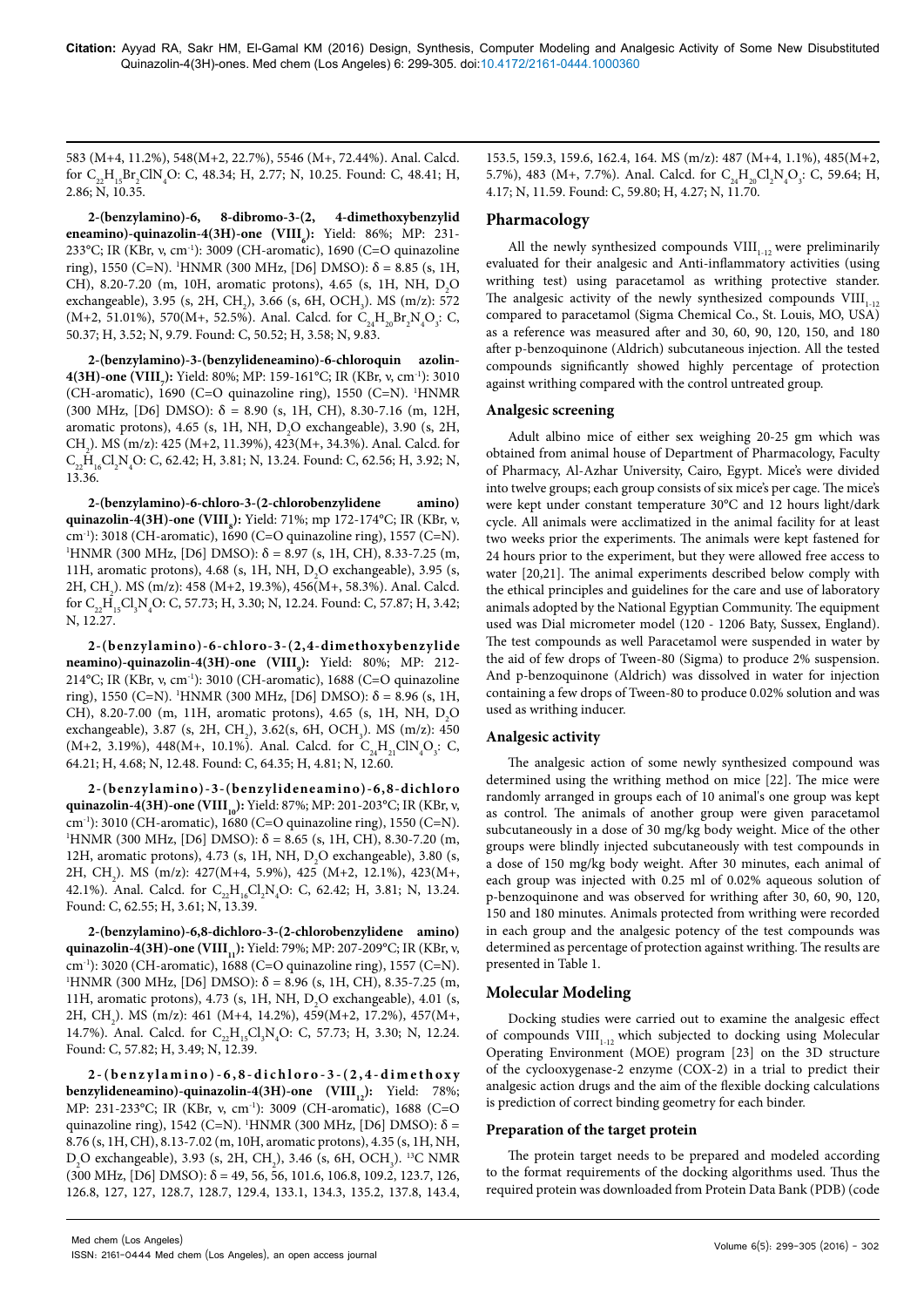**Citation:** Ayyad RA, Sakr HM, El-Gamal KM (2016) Design, Synthesis, Computer Modeling and Analgesic Activity of Some New Disubstituted Quinazolin-4(3H)-ones. Med chem (Los Angeles) 6: 299-305. doi:10.4172/2161-0444.1000360

| Comp. No. VIII           | Dose<br>mg/kg | % of mice showing abolished writhing<br>Time (minutes) |     |     |     |     |     | Comp. No. VIII           | <b>Dose</b><br>mg/kg | % of mice showing abolished writhing |     |     |     |     |     |
|--------------------------|---------------|--------------------------------------------------------|-----|-----|-----|-----|-----|--------------------------|----------------------|--------------------------------------|-----|-----|-----|-----|-----|
|                          |               |                                                        |     |     |     |     |     |                          |                      | Time (minutes)                       |     |     |     |     |     |
|                          |               | 30                                                     | 60  | 90  | 120 | 150 | 180 |                          |                      | 30                                   | 60  | 90  | 120 | 150 | 180 |
| Paracetamol<br>(control) | 20            | 100                                                    | 100 | 100 | 100 | 100 | 100 | Paracetamol<br>(control) | 20                   | 100                                  | 100 | 100 | 100 | 100 | 100 |
| VIII.                    | 150           | 100                                                    | 100 | 100 | 100 | 100 | 100 | VIII.                    | 150                  | 100                                  | 100 | 100 | 100 | 100 | 100 |
| VIII,                    | 150           | 100                                                    | 100 | 100 | 100 | 100 | 100 | VIII <sub>a</sub>        | 150                  | 100                                  | 100 | 100 | 100 | 100 | 100 |
| VIII <sub>3</sub>        | 150           | 100                                                    | 100 | 100 | 100 | 100 | 100 | $VIII_{\alpha}$          | 150                  | 100                                  | 100 | 100 | 100 | 100 | 100 |
| $VIII_{4}$               | 150           | 100                                                    | 100 | 100 | 100 | 100 | 100 | $VIII_{10}$              | 150                  | 100                                  | 100 | 100 | 100 | 100 | 100 |
| VIII <sub>5</sub>        | 150           | 100                                                    | 100 | 100 | 100 | 100 | 100 | $VIII_{11}$              | 150                  | 100                                  | 100 | 100 | 100 | 100 | 100 |
| VIII <sub>a</sub>        | 150           | 100                                                    | 100 | 100 | 100 | 100 | 100 | $VIII_{12}$              | 150                  | 100                                  | 100 | 100 | 100 | 100 | 100 |

**Table 1:** The analgesic effect of paracetamol and tested compounds VIII<sub>1-12</sub> in mice.

4COX) using discovery Studio 2.5 software. Water molecules were removed from downloaded protein. Crystallographic disorders and unfilled valence atoms were corrected using alternate conformations and valence monitor options. Protein was subjected to energy minimization by applying CHARMM force fields for charge, and MMFF94 force field for partial charge. Inflexibility of structure is obtained by creating fixed atom constraint. The binding site of the protein was defined and prepared for docking.

#### **Tested compounds preparation**

The designed compounds 2D structures were sketched using ChemBio Draw Ultra 14.0 and saved in MDL-SDfile format. SD file opened, 3D structures were protonated and energy minimized by applying CHARMM force fields for charge, and MMFF94 force field for partial charge, then prepared for docking by optimization of the parameters.

#### **Results and Discussion**

The present work, involves the synthesis of new derivatives of substituted- 2-Benzylamino-3-(substituted benzylidene amino) quinazolin-4(3H)-one  ${\rm VIII}_{_{1\text{--}12}}$  via starting with key intermediates through bromination and chlorination of methylanthranilate using reported method [17-19] to get compound  $I_{1-4}$ . Compound  $I_{1-4}$ underwent reaction with carbon disulfide and sodium hydroxide to afford  $II_{1-4}$  that suspected to dimethylsulfate resulting the compound  $III_{14}$  that when reacted with hydrazine hydrate it yielded compound  $V_{1,4}$ . The structures of such new compounds were confirmed by both elemental and spectral analyses. The IR spectra of  $V_{1.4}$  in KBr showed carbonyl stretching around 1700  $cm^{-1}$  in addition, to NH<sub>2</sub> stretching around 3300 cm<sup>-1</sup>. The <sup>1</sup>H NMR spectra of  $V_{1\text{-}4}$  in DMSO-d6, showed singlet of one proton, at 3.20-3.29 ppm due to SH group and  $NH<sub>2</sub>$ group appeared as abroad singlet at 5.21-5.69 ppm which is  $D_2O$ exchangeable moreover, In the 13C-NMR spectra of these compounds showed C=O peak at about 160 ppm corresponded to carbonyl groups of quinazoline ring that confirm the cyclization of intermediate IV into V. Consequently compound VI was obtained from V upon treatment with dimethyl sulfate in sodium hydroxide and the structure of the resulting compounds clearly confirmed from 1 HNMR spectra that showed disappearance of SH signal and appearance of singlet signal around 2.5 ppm belong SCH<sub>3</sub>. Frequently, replacement of alkylthio group at 2-position with benzyl amine in simple electrophilic substitution reaction it produce new quinazoline compounds  $VII_{14}$ where the elemental analysis and spectral data confirm the existence of this substitution reaction where the 1 HNMR of new compound contain two signals one at 4.40-4.80 ppm and another one at 5.40-5.80 ppm that exchangeable with  $\mathrm{D}_\mathrm{2}\mathrm{O}$  which belong to NH and NH $_\mathrm{2}$  respectively, also the structure of some the compounds were established from the spectral data of the resulting compounds. The title compounds substituted-2-Benzylamino-3-(substituted benzylidene amino) quinazolin-4(3H)-

one  $VIII_{1-12}$  were obtained by the condensation of amino group of 3-amino-2-substituted-benzylamino Quinazolin-4(3H)-one VII<sub>1-4</sub> with a different aromatic aldehydes that afford new Schiff 's bases. The assignment of the produced Schiff 's bases were based on spectral and elemental analysis where 1 H-NMR spectrum of all the compounds  $VIII<sub>1-12</sub>$  showed disappearance of signal due to  $NH<sub>2</sub>$  group in addition, the  $H-MMR$  spectrum of all the compounds  $VIII_{1-12}$  exhibit singlet of one proton around 8.50-8.97 ppm which belong the (N=CH) proton. The IR spectrum of titled compounds  $VIII$ <sub>1-12</sub> showed the presence of peak carbonyl (C=O), NH and Aryl groups. Because titled compounds contain halogen atom(s) its mass spectrum showed molecular ion peaks corresponding to their molecular formula in addition, to its isotopic peak moreover, in some compounds containing two halogen the mass spectrum showed peaks of M+, M+2, and M+4 that clearly observed and consequently, proven the resulting product. Finally, the structure of the newly synthesized product compounds  $VIII$ <sub>1-12</sub> was proven on the basis of their elemental and spectral data. From the previous mentioned discussion it was observed that our synthetic strategies adopted to obtain the newly synthesized quinazolin-4(3H)-one depending using whether simple synthetic procedure or simple reagent(s). The results of analgesic testing indicate that the test compounds exhibited excellent significant analgesic activity and docking study revealed that the synthesized compounds have potential analgesic activity and can be further optimized and developed as a lead compound. The rationalized steps depend on ligand based drug design particularly a molecular hybridization approach that involves the coupling of two or more groups with relevant biological properties.

#### **Docking Discussion**

The obtained results indicated that all studied ligand have similar position and orientation inside the putative binding site of the COX -2 enzyme. The selected compounds  $\text{VIII}_{\text{12}}$  ,  $\text{VIII}_{\text{9}}$  ,  $\text{VIII}_{\text{11}}$  showed good binding energies ranging from -37.18 to -39.12 kcal/mol (Table 2).

The proposed binding mode of compound  $\text{VIII}_\text{2}$  (affinity value of -43.80 kcal/mol and 2 H-bonds) is shown in Figure 1. One carbonyl group formed a hydrogen bond with a distance of 2-12 A° with Ser530. The chloride atom formed a further hydrogen bond with a distance of 2.30 A° with the acidic proton of Arg120. Furthermore, the compound formed Pi-sigma interaction with Phe518 and with ser353. The proposed binding mode of compound VIII4 (affinity value of -42.08 kcal/mol and 2 H-bonds) is shown in Figure 2. One carbonyl group formed a hydrogen bond with a distance of 1.80 A° with ser530. One bromide atom of the ring formed a further hydrogen bond with a distance of 2.37 A° with the acidic proton of Arg120. Furthermore, the compound formed Pi-sigma interaction with Phe518, Trp387 and with Ser353. The proposed binding mode of compound VIII8 (affinity value of -39.12 kcal/mol and 2 H-bonds) is shown in Figure 3. One carbonyl group formed a hydrogen bond with a distance of 2.09 A° with Ser530. The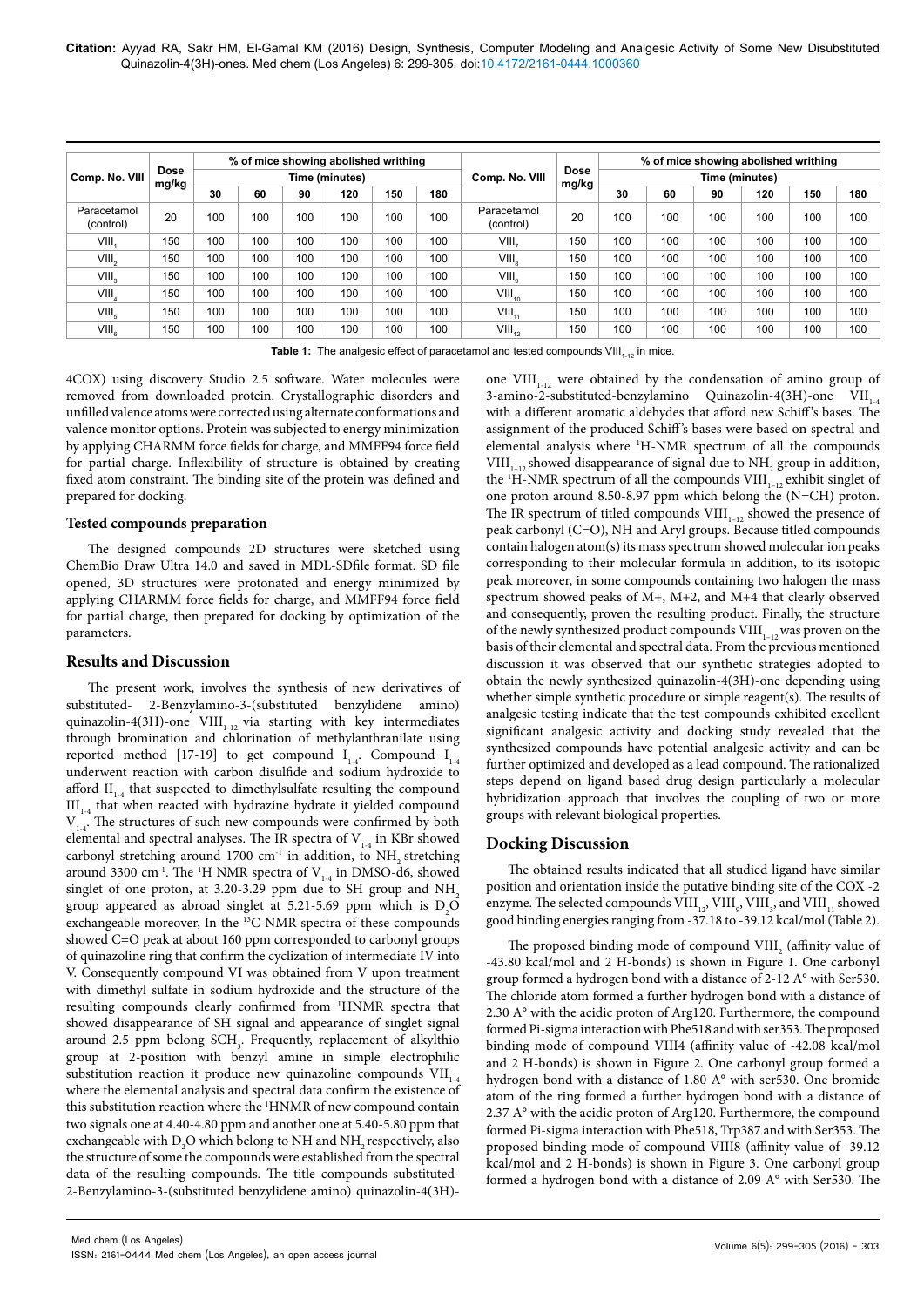| Compound             | ΔG       | Compound $\Delta G$ Compound |          |                | ΔG       | <b>Compound</b> | ΔG       |  |  |  |
|----------------------|----------|------------------------------|----------|----------------|----------|-----------------|----------|--|--|--|
| VIII.                | $-40.42$ | VIII.                        | $-42.08$ | VIII.          | $-40.99$ | $VIII_{40}$     | $-40.86$ |  |  |  |
| $VIII_{2}$           | $-43.80$ | VIII <sub>e</sub>            | $-43.80$ | $VIII_{\circ}$ | $-39.84$ | $VIII_{11}$     | $-39.12$ |  |  |  |
| VIII.                | $-39.09$ | $VIII_{c}$                   | $-39.96$ | $VIII_{\circ}$ | -37.33   | $VIII_{42}$     | $-37.18$ |  |  |  |
| Paracetamol ∆G=49.12 |          |                              |          |                |          |                 |          |  |  |  |

Table 2: ∆G for ligand VIII<sub>1-12</sub>.



**Figure 1:** Binding mode of comp. VIII<sub>2</sub>.





**Figure 3:** Binding mode of comp. VIII.

chloride atom of the side chain formed a further hydrogen bond with a distance of 2.32 A° with the acidic proton of Arg120. Furthermore, the compound formed Pi-sigma interaction with Phe518 and with Trp387 (Figure 4).

#### **Conclusions**

We have synthesized newly derivatives of disubstituted quinazolin-4(3H)-ones that showed analgesic activity. From the data obtained in Table 1 it was found that all derivative  $VIII_{1,12}$  have excellent significant analgesic activity. In addition to, the molecular docking for all compounds was performed on the active site of COX-2 enzyme in a trial to predict their mode of action as analgesic drugs, in which the compounds showed several interactions leading to the conclusion that they might exert their action through inhibition of COX-2 enzyme. The biological analgesic screening was performed in Pharmacology Department, Faculty of Pharmacy Al-Azher University, Cairo, Egypt.



#### **Acknowledgements**

The authors would like to express their sincere thanks to Dr. Ahmad Mansour, Pharmacology Department, Faculty of Pharmacy Al-Azher University, Cairo, Egypt, for carrying out the analgesic activity for testing compounds. And I would like to thanks all members of Pharmacology Department, Faculty of Pharmacy Al-Azher University, Cairo, Egypt.

#### **References**

- 1. [El-Azab AS, Abdel-Hamide SG, Sayed-Ahmed MM, Hassan GS El-Hadiyah,](http://pharfac.mans.edu.eg/media/cat_upload/logo_1937067675.pdf)  [TM, et al. \(2013\) Novel 4\(3H\)-quinazolinone analogs: synthesis and](http://pharfac.mans.edu.eg/media/cat_upload/logo_1937067675.pdf)  [anticonvulsant activity. Med Chem Res 22: 2815-2827.](http://pharfac.mans.edu.eg/media/cat_upload/logo_1937067675.pdf)
- 2. [El-Azab AS, Eltahir KE \(2012\) Synthesis and anticonvulsant evaluation of some](http://www.ncbi.nlm.nih.gov/pubmed/22137344)  [new 2,3,8-trisubstituted-4\(3H\)-quinazoline derivatives. Bioorg Med Chem Lett](http://www.ncbi.nlm.nih.gov/pubmed/22137344)  [22: 327-333.](http://www.ncbi.nlm.nih.gov/pubmed/22137344)
- 3. [Alagarsamy V, Shankar D, Solomon VR, Sheorey RV, Parthiban P \(2009\)](http://www.ncbi.nlm.nih.gov/pubmed/19304560)  [Synthesis and pharmacological evaluation of 3-cyclohexyl-2-substituted](http://www.ncbi.nlm.nih.gov/pubmed/19304560)  [hydrazino-3H-quinazolin-4-ones as analgesic and anti-inflammatory agents.](http://www.ncbi.nlm.nih.gov/pubmed/19304560)  [Acta Pharm 59: 75-88.](http://www.ncbi.nlm.nih.gov/pubmed/19304560)
- 4. [Luo H, Hu D, Wu J, He M, Jin L, et al. \(2012\) Rapid synthesis and antiviral](http://www.ncbi.nlm.nih.gov/pubmed/22837660)  [activity of \(quinazolin-4-ylamino\)methyl-phosphonates through microwave](http://www.ncbi.nlm.nih.gov/pubmed/22837660)  [irradiation. Int J Mol Sci 13: 6730-6746.](http://www.ncbi.nlm.nih.gov/pubmed/22837660)
- 5. [Abdel Gawad NM, Georgey HH, Youssef RM, El-Sayed NA \(2010\) Synthesis](http://www.ncbi.nlm.nih.gov/pubmed/21051122)  [and antitumor activity of some 2, 3-disubstituted quinazolin-4\(3H\)-ones and 4,](http://www.ncbi.nlm.nih.gov/pubmed/21051122)  [6- disubstituted- 1, 2, 3, 4-tetrahydroquinazolin-2H-ones. Eur J Med Chem 45:](http://www.ncbi.nlm.nih.gov/pubmed/21051122)  [6058-6067.](http://www.ncbi.nlm.nih.gov/pubmed/21051122)
- 6. [Alagarsamy V, Raja Solomon V, Dhanabal K \(2007\) Synthesis and](http://www.ncbi.nlm.nih.gov/pubmed/17079148)  [pharmacological evaluation of some 3-phenyl-2-substituted-3H-quinazolin-4](http://www.ncbi.nlm.nih.gov/pubmed/17079148) [one as analgesic, anti-inflammatory agents. Bioorg Med Chem 15: 235-241.](http://www.ncbi.nlm.nih.gov/pubmed/17079148)
- 7. [Marvania B, Lee PC, Chaniyara R, Dong H, Suman S, et al. \(2011\) Design,](http://www.ncbi.nlm.nih.gov/pubmed/21356592)  [synthesis and antitumor evaluation of phenyl N-mustard-quinazoline](http://www.ncbi.nlm.nih.gov/pubmed/21356592)  [conjugates. Bioorg Med Chem 19: 1987-1998.](http://www.ncbi.nlm.nih.gov/pubmed/21356592)
- 8. [Heath JA, Mehrotra MM, Chi S, Yu JC, Hutchaleelaha A, et al. \(2004\)](http://www.ncbi.nlm.nih.gov/pubmed/15341941)  [Identification of 4-piperazin-1-yl-quinazoline template based aryl and benzyl](http://www.ncbi.nlm.nih.gov/pubmed/15341941)  [thioureas as potent, selective, and orally bioavailable inhibitors of platelet](http://www.ncbi.nlm.nih.gov/pubmed/15341941)[derived growth factor \(PDGF\) receptor. Bioorg Med Chem Lett 14: 4867-4872.](http://www.ncbi.nlm.nih.gov/pubmed/15341941)
- 9. [Chandrika PM, Yakaiah T, Rao AR, Narsaiah B, Reddy NC, et al. \(2008\)](http://www.ncbi.nlm.nih.gov/pubmed/17689837)  [Synthesis of novel 4,6-disubstituted quinazoline derivatives, their anti](http://www.ncbi.nlm.nih.gov/pubmed/17689837)[inflammatory and anti-cancer activity \(cytotoxic\) against U937 leukemia cell](http://www.ncbi.nlm.nih.gov/pubmed/17689837)  [lines. Eur J Med Chem 43: 846-852.](http://www.ncbi.nlm.nih.gov/pubmed/17689837)
- 10. [Jatav V, Kashaw S, Mishra P \(2008\) Synthesis, antibacterial and antifungal](http://link.springer.com/article/10.1007%2Fs00044-007-9047-2#/page-1)  activity of some novel 3-[5-(4-substituted phenyl), 3, 4-thiadiazole-2-yl]-2-styryl [quinazoline-4\(3H\)-ones. Med Chem Res 17: 169-181.](http://link.springer.com/article/10.1007%2Fs00044-007-9047-2#/page-1)
- 11. [Jatav V, Mishra P, Kashaw S, Stables JP \(2008\) CNS depressant and](http://www.ncbi.nlm.nih.gov/pubmed/18222569)  [anticonvulsant activities of some novel 3-\[5-substituted 1,3,4-thiadiazole-2-yl\]-](http://www.ncbi.nlm.nih.gov/pubmed/18222569) [2-styryl quinazoline-4\(3H\)-ones. Eur J Med Chem 43: 1945-1954.](http://www.ncbi.nlm.nih.gov/pubmed/18222569)
- 12. [Alafeefy AM, Kadi AA, Al-Deeb OA, El-Tahir KE, Al-Jaber NA \(2010\) Synthesis,](http://www.ncbi.nlm.nih.gov/pubmed/20817329)  [analgesic and anti-inflammatory evaluation of some novel quinazoline](http://www.ncbi.nlm.nih.gov/pubmed/20817329)  [derivatives. Eur J Med Chem 45: 4947-4952.](http://www.ncbi.nlm.nih.gov/pubmed/20817329)
- 13. [Machado GC, Maher CG, Ferreira PH, Pinheiro MB, Lin CW, et al. \(2015\)](http://www.ncbi.nlm.nih.gov/pubmed/25828856)  [Efficacy and safety of paracetamol for spinal pain and osteoarthritis: systematic](http://www.ncbi.nlm.nih.gov/pubmed/25828856)  [review and meta-analysis of randomised placebo controlled trials. BMJ 350:](http://www.ncbi.nlm.nih.gov/pubmed/25828856)  [h1225.](http://www.ncbi.nlm.nih.gov/pubmed/25828856)
- 14. [Graham GG, Davies MJ, Day RO, Mohamudally A, Scott KF \(2013\) The](http://www.ncbi.nlm.nih.gov/pubmed/23719833)